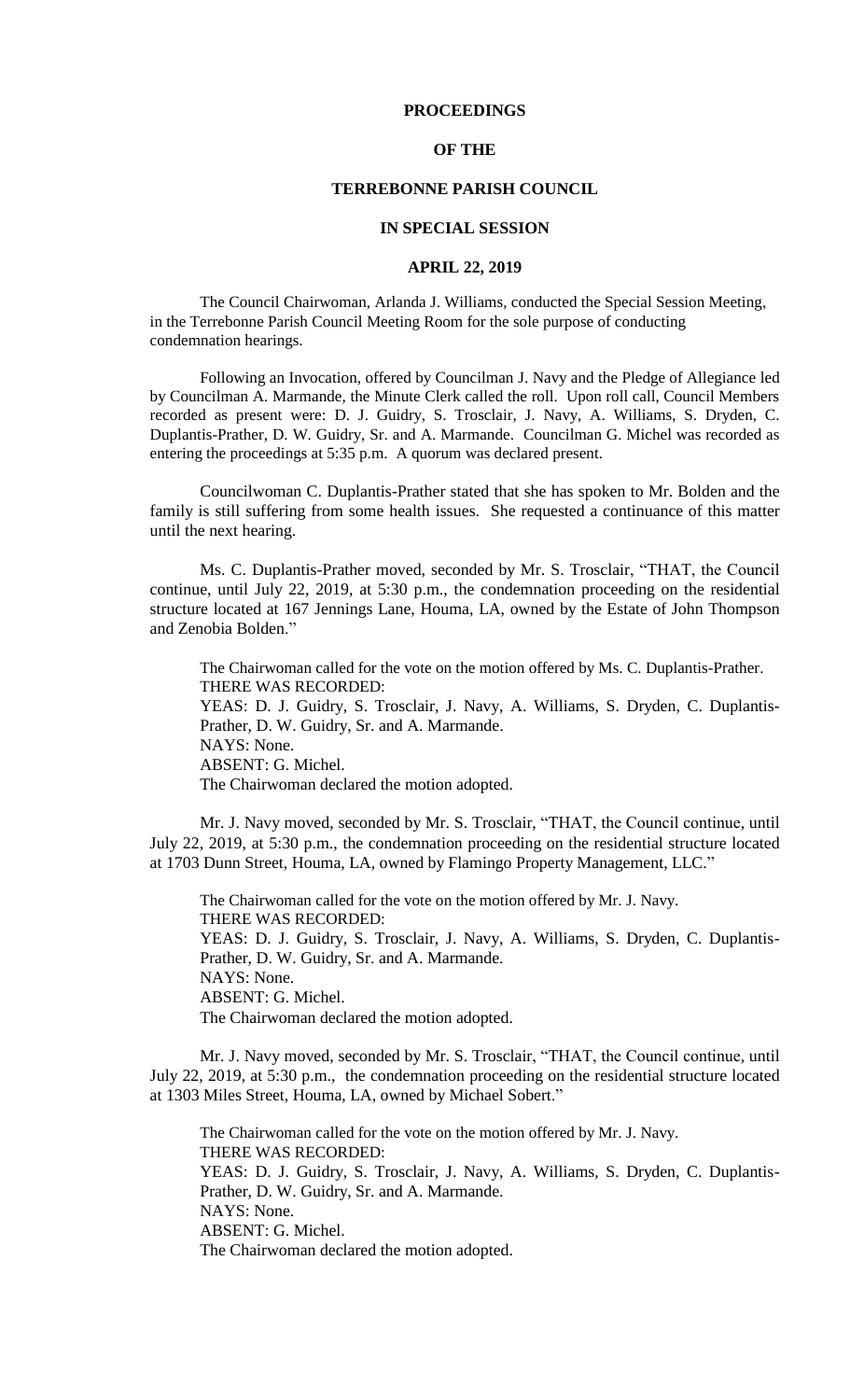Nuisance Abatement Specialist Deon Stewart presented the historical background on the residential structure located at 520 Columbus Street, Houma, LA, owned by Fern Taylor Hite, stating that the structure continues to be in violation. The interior of the structure has not been maintained in a clean and sanitary condition. It is unsuitable for human habitation and has the possible attraction for vagrancy and other illegal activity. The exterior of the property has not been maintained in a clean and sanitary condition. The exterior walls contain holes and missing and/or rotting materials. Ms. Stewart stated that some improvements have been made to the structure; but, there is still a lot of work that needs to be completed. Staff recommends that this structure be condemned.

Mr. J. Navy moved, seconded by Mr. A. Marmande, "THAT, the Council continue, until July 22, 2019, at 5:30 p.m., the condemnation proceeding on the residential structure located at 520 Columbus Street, Houma, LA, owned by Fern Taylor Hite."

The Chairwoman called for the vote on the motion offered by Mr. J. Navy. THERE WAS RECORDED: YEAS: D. J. Guidry, S. Trosclair, J. Navy, A. Williams, S. Dryden, C. Duplantis-Prather, D. W. Guidry, Sr. and A. Marmande. NAYS: None. ABSENT: G. Michel. The Chairwoman declared the motion adopted.

Nuisance Abatement Specialist Deon Stewart presented the historical background on the residential structure located at 124 Pellegrin Street, Houma, LA, owned by Ronald H. Cole, Jr., stating that since the last hearing, the structure is occupied and all utilities are connected. Staff recommends that this file be closed.

Mr. D. J. Guidry moved, seconded by Ms. C. Duplantis-Prather, "THAT, the Council close the condemnation file on the residential structure located at 124 Pellegrin Street, Houma, LA, owned by Ronald H. Cole, Jr. due to the structure being occupied and all utilities connected."

The Chairwoman called for the vote on the motion offered by Mr. D. J. Guidry. THERE WAS RECORDED: YEAS: D. J. Guidry, S. Trosclair, J. Navy, A. Williams, S. Dryden, C. Duplantis-Prather, D. W. Guidry, Sr. and A. Marmande. NAYS: None. ABSENT: G. Michel. The Chairwoman declared the motion adopted.

Nuisance Abatement Specialist Deon Stewart presented the historical background on the residential structure located at 515 Antoine Street, Houma, stating this structure continues to be in violation. The windows and doors have not been maintained in a weather tight condition and the exterior of the property has not been maintained in a clean and sanitary condition. The structure contains tall grass, junk and trash and is inadequately secured from unauthorized entry. The structure is possibly a place of harborage for stray animals, rodents, insects and vermin infestations. The interior has not been maintained in a clean and sanitary condition and is unsuitable for human habitation. Residential Renovation Permit No. 2019- 84743 has been obtained since the last hearing. Staff recommends that this matter be continued until the hearing scheduled October 21, 2019.

Mr. J. Navy moved, seconded by Mr. A. Marmande, "THAT, the Council continue, until October 21, 2019, at 5:30 p.m., the condemnation proceeding on the residential structure located at 515 Antoine Street, Houma, LA owned by Roberto J. Robledo and Bessie Robledo."

The Chairwoman called for the vote on the motion offered by Mr. J. Navy. THERE WAS RECORDED: YEAS: D. J. Guidry, S. Trosclair, J. Navy, A. Williams, S. Dryden, C. Duplantis-Prather, D. W. Guidry, Sr. and A. Marmande. NAYS: None.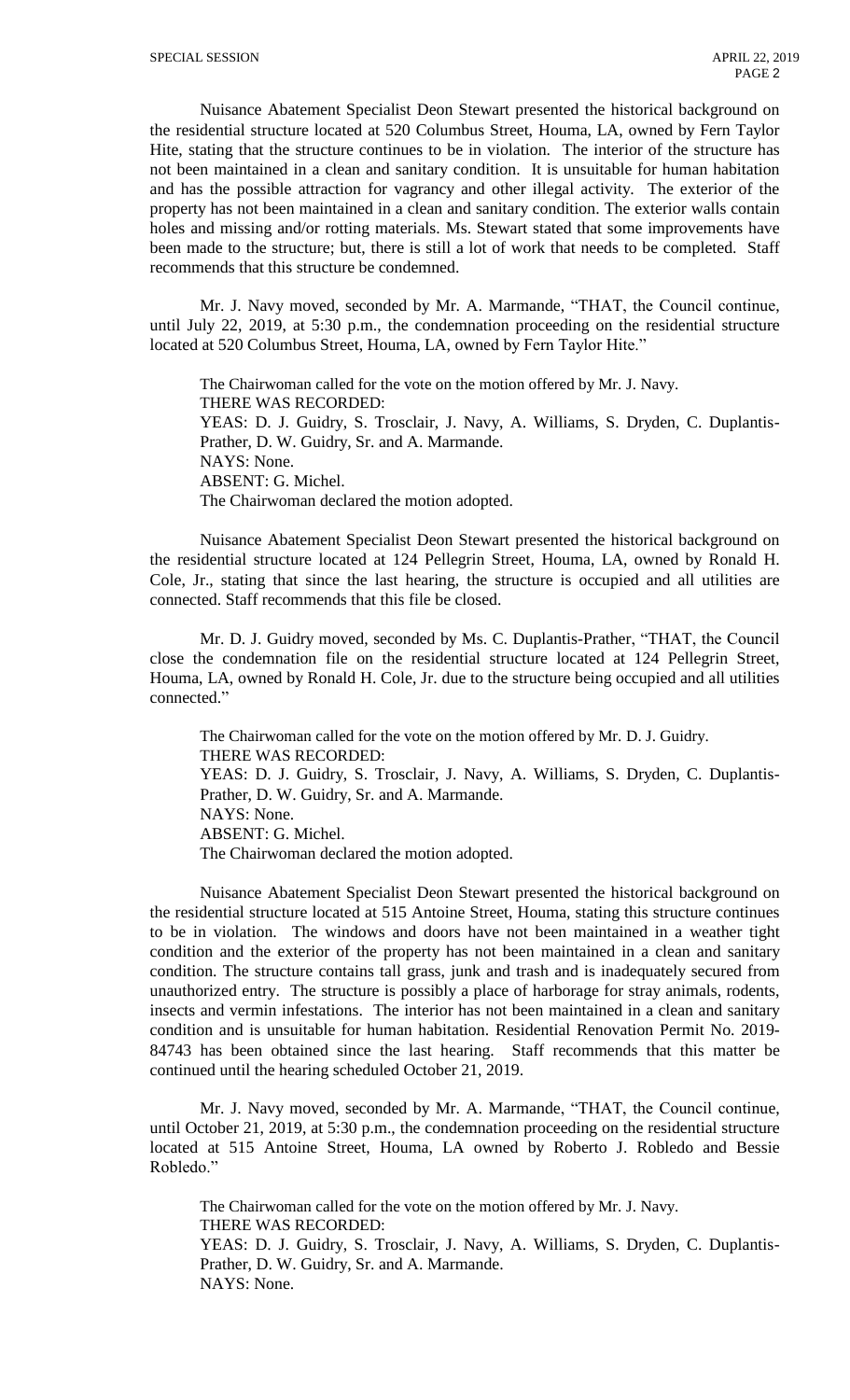ABSENT: G. Michel.

The Chairwoman declared the motion adopted.

Mr. A. Marmande moved, seconded by Mr. S. Trosclair, "THAT, the Council continue, until July 22, 2019, at 5:30 p.m., the condemnation proceedings on the residential structure located at 4777 Grand Caillou Road, Houma, LA, owned by Thaddeus J. Scott, Jr., Donald Joseph Scott, Herbert Joseph Scott, Ronnie Patrick Scott, Cedric Paul Scott, Annie Scott Pellegrin and Catherine Scott Breaux."

The Chairwoman called for the vote on the motion offered by Mr. A. Marmande. THERE WAS RECORDED: YEAS: D. J. Guidry, S. Trosclair, J. Navy, A. Williams, S. Dryden, C. Duplantis-Prather, D. W. Guidry, Sr. and A. Marmande. NAYS: None. ABSENT: G. Michel. The Chairwoman declared the motion adopted.

Nuisance Abatement Specialist Deon Stewart presented the historical background on the residential structure located at 705 Eliza Street, Houma, LA stating that since the last hearing, this structure has been demolished. Staff recommends that this file be closed.

Mr. J. Navy moved, seconded by Mr. D. J. Guidry, "THAT, the Council close the condemnation file on the residential structure located 705 Eliza Street, Houma, LA, owned by Raymond and Bertha Holmes Griffin, c/o Sarah Holmes due to the structure being demolished."

The Chairwoman called for the vote on the motion offered by Mr. J. Navy. THERE WAS RECORDED: YEAS: D. J. Guidry, S. Trosclair, J. Navy, A. Williams, S. Dryden, C. Duplantis-Prather, D. W. Guidry, Sr. and A. Marmande. NAYS: None. ABSENT: G. Michel. The Chairwoman declared the motion adopted.

Nuisance Abatement Specialist Deon Stewart presented the historical background on the residential structure located at 404 Jerry Ann Street, Chauvin, LA, owned by Craig Rodrigue, Danita A. Rodrigue, Steve Rodrigue, Kerri Lynn Rodrigue, Destiny Rodrigue and Renee Rodrigue, stating this structure continues to be in violation. The structure appears to have been substantially damaged by fire, resulting in the structure being rendered hazardous to the overall health, safety and welfare to the general public. The windows and doors have not been maintained in a weather tight condition. The structure is inadequately secured to prevent unauthorized entry. Staff recommends that this structure be condemned.

Mr. D. J. Guidry moved, seconded by Mr. S. Trosclair, "THAT, the Council find the residential structure located at 404 Jerry Ann Street, Chauvin, LA, owned by Craig Rodrigue, Danita A. Rodrigue, Steve Rodrigue, Kerri Lynn Rodrigue, Destiny Rodrigue and Renee Rodrigue, per legal description:

'A certain lot of ground situated in the Parish of Terrebonne, Louisiana on the right descending bank of Bayou Little Caillou, measuring a front of Sixty (60') feet on the North side of Jerry Ann Street by a depth of One Hundred Twenty (120') feet between parallel lines; Being known and designated as LOT NO. Three (3) of BLOCK NO. Four (4) of FANGUY SUBDIVISION, as shown and designated upon a plan of subdivision of Fanguy Subdivision made by T. Baker Smith, C.E. July 29, 1944 and duly recorded August 9, 1944 in COB 140, folio 319 et seq. Entry number 55434 of the Parish of Terrebonne, Louisiana; said not No. Three (3) of block Four (4) being bounded on the South by Jerry Ann Street, on the North by property of James Fanguy, now or formerly on the East by Lot No Two (2) of Block Number Four (4), And on the West by Lot Four (4) of Block Number Four (4) together with all the buildings and improvements thereon and all rights, ways, privileges and servitudes thereunto belonging or in anywise appertaining.'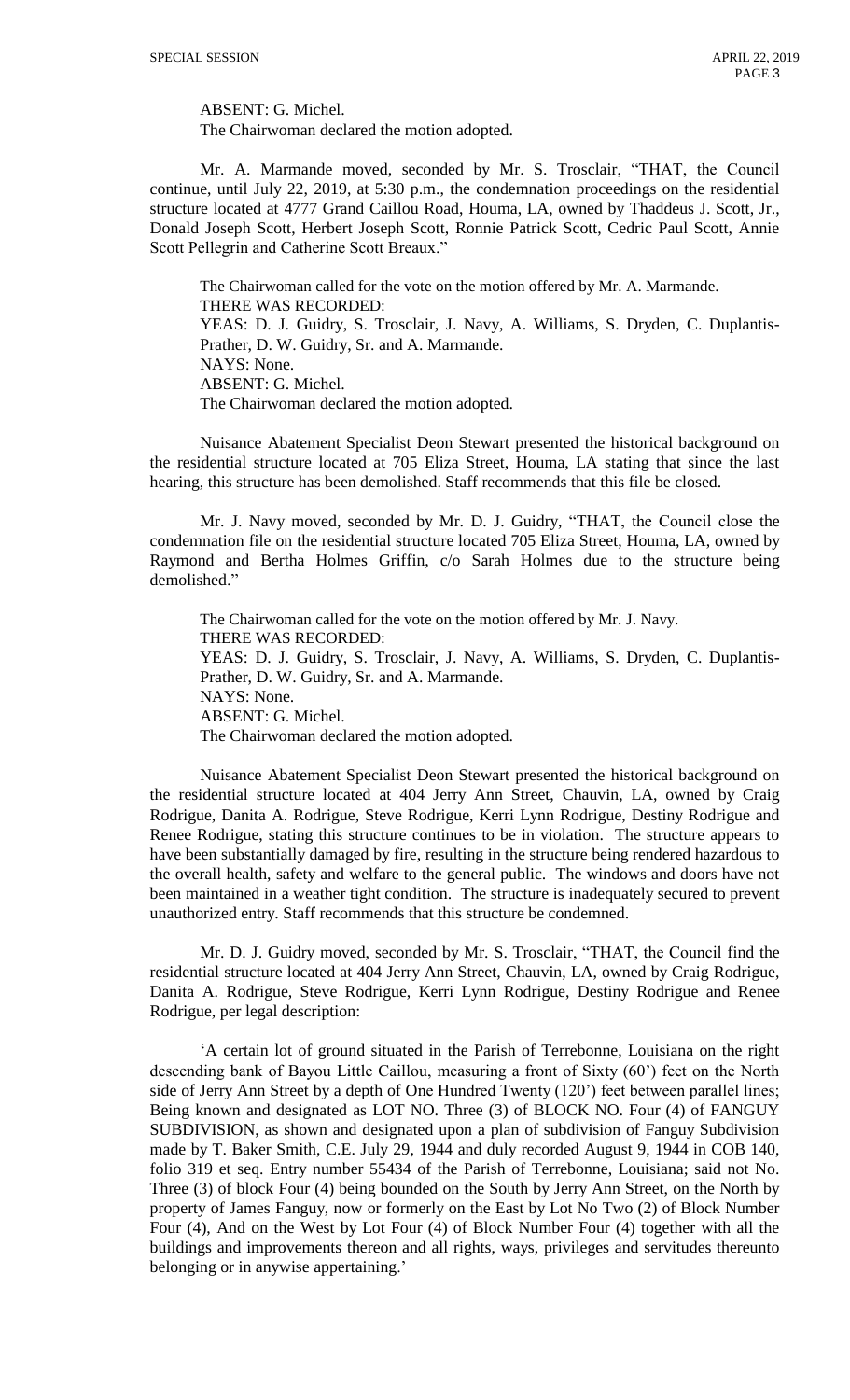is in a dilapidated and dangerous condition that endangers the health, safety and welfare of the public. Accordingly, the residential structure is hereby condemned and the owner is hereby ordered to demolish, and/or remove the residential structure by May 31, 2019. In default of which the Terrebonne Parish Consolidated Government may proceed to do so, and in accordance therewith, the Parish Administration be authorized to proceed with the bidding process for the demolition and/or removal."

The Chairwoman called for the vote on the motion offered by Mr. D. J. Guidry. THERE WAS RECORDED: YEAS: D. J. Guidry, S. Trosclair, J. Navy, A. Williams, S. Dryden, C. Duplantis-Prather, D. W. Guidry, Sr. and A. Marmande. NAYS: None. ABSENT: G. Michel. The Chairwoman declared the motion adopted.

Ad Hoc Attorney Teresa King stated that an advertisement has been published and there has been no response. She added that the Council can proceed forward with action on the matter.

Ms. C. Duplantis-Prather moved, seconded by Mr. S. Dryden, "THAT, the Council find the residential structure located 149 Walnut Street, Houma, LA, owned by Glenn M. Brunette, per legal description:

'A parcel of ground situated in the City of Houma, Parish of Terrebonne, State of Louisiana, on the west side of Walnut Street; said lot measuring a front or width of Sixty-eight feet, Six inches (68'6") by depth on its south line of Sixty-eight feet, Three inches (68'3"); designated as Lot Five (5) on a plan of said subdivision made by Carl E. Heck, C.E., July 18, 1947, of the lands of Louis James Roddy, in Sect. 19, T-17-S, R-17-E; recorded July 19, 1947, Entry No. 68948, in the Conveyance Records of the Parish of Terrebonne; bounded north by Lot Six (6), south by Lot Four (4) east by Walnut Street, and west by lands of the Estate of Alidore Picou, together with all the buildings and improvements thereon, and all the rights, ways, privileges, servitudes and appurtenances thereunto belonging or in anywise appertaining

For title see COB 853, under Entry No. 662985. See also COB 534, under Entry No. 419555.'

is in a dilapidated and dangerous condition that endangers the health, safety and welfare of the public. Accordingly, the residential structure is hereby condemned and the owner is hereby ordered to demolish, and/or remove the residential structure by May 31, 2019. In default of which the Terrebonne Parish Consolidated Government may proceed to do so, and in accordance therewith, the Parish Administration be authorized to proceed with the bidding process for the demolition and/or removal."

The Chairwoman called for the vote on the motion offered by Ms. C. Duplantis-Prather. THERE WAS RECORDED: YEAS: D. J. Guidry, S. Trosclair, J. Navy, A. Williams, S. Dryden, C. Duplantis-Prather, D. W. Guidry, Sr. and A. Marmande. NAYS: None. ABSENT: G. Michel. The Chairwoman declared the motion adopted.

*Councilman G. Michel was recorded as entering the proceedings at this time. (5:35 p.m.)*

Ad Hoc Attorney Teresa King stated that an advertisement has been published and there has been no response; stating that the Council can proceed forward with action on the matter.

Mr. S. Trosclair moved, seconded by Mr. D. J. Guidry, "THAT, the Council find the residential accessory structure located 9867 East Park Avenue, Houma, LA, owned by Brett Michael Fanguy, per legal description: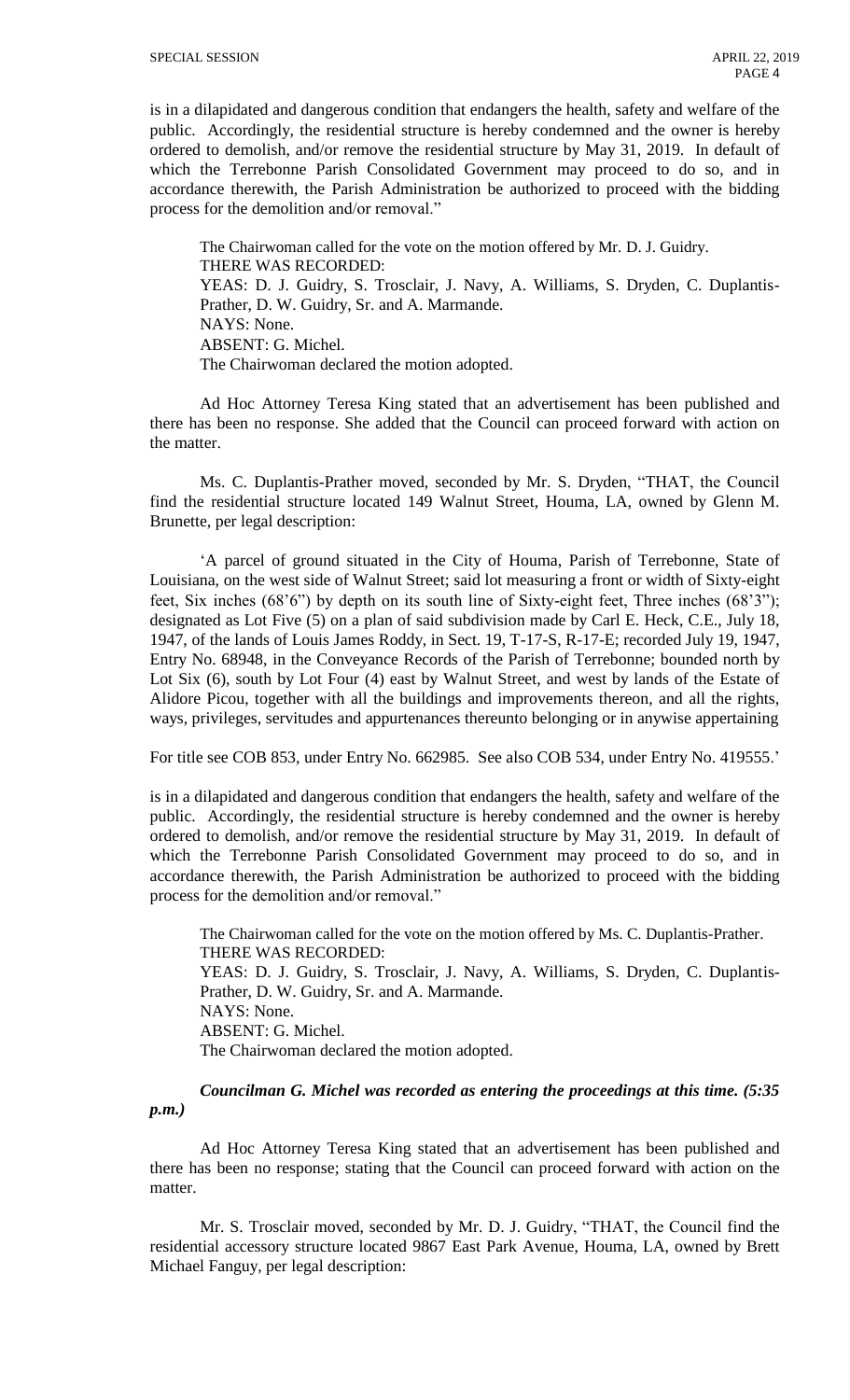'A certain lot of ground, situated in the Parish of Terrebonne, Louisiana in Village East Estates Subdivision and being more particularly designated therein as Lot 'F' of Block Two (2) of a plan entitled "Village East, Division of a Portion of Property of Village East Realty along Louisiana Highway 659 in Sections 2 & 3 of Township 17 South, Range 18 East within Terrebonne Parish, Louisiana" as prepared by the office of T. Baker Smith and Son, Inc., C.E., dated October 28, 1976, and recorded in the records of Terrebonne Parish, Louisiana; said Lot "F" measures front along the northern side of Louisiana Highway 659 (now East Park Avenue) of One Hundred Fifty and 15/100 (150.15') feet, by depth along its western boundary line of Two Hundred Fifty-Eight and 46/100 (258.46') feet and a depth along its eastern boundary line of Two Hundred Fifty-five (255') feet and having a width in rear of One Hundred Fifty (150') feet; said lot is bounded in front or south by Louisiana Highway 659 (now East Park Avenue), in the rear or north by property of Village East Realty, or assigns, westerly by Lot "E" and easterly by Lot G, both of Block Two (2) of Village East Estates Subdivision, together with all buildings and improvements thereon and all rights, ways, privileges and servitudes thereunto belonging or in anywise appertaining

Municipal Address: 9867 East Park Avenue, Houma, Louisiana 70363.'

is in a dilapidated and dangerous condition that endangers the health, safety and welfare of the public. Accordingly, the residential accessory structure is hereby condemned and the owner is hereby ordered to demolish, and/or remove the residential accessory structure by May 31, 2019. In default of which the Terrebonne Parish Consolidated Government may proceed to do so, and in accordance therewith, the Parish Administration be authorized to proceed with the bidding process for the demolition and/or removal."

The Chairwoman called for the vote on the motion offered by Mr. S. Trosclair. THERE WAS RECORDED: YEAS: D. J. Guidry, S. Trosclair, J. Navy, A. Williams, G. Michel, S. Dryden, C. Duplantis-Prather, D. W. Guidry, Sr. and A. Marmande. NAYS: None. ABSENT: None. The Chairwoman declared the motion adopted.

Nuisance Abatement Specialist Deon Stewart presented the historical background on the residential structure located at 424 Levron Street, Houma, LA, owned by Jasmene Rain Caress Galliano, stating that the structure continues to be in violation. The structure appears to have been abandoned, resulting in the structure being rendered hazardous to the overall health, safety and welfare to the general public. The structure and/or premises have not been maintained in a clean and sanitary condition. The conditions are conducive to rodent harborage and infestation. The exterior walls contain missing, and/or rotting materials. The windows and doors have not been maintained in a weather tight condition and it is inadequately secured from unauthorized entry. The interior has not been maintained in a clean and sanitary condition and is possible for vagrancy and other illegal activity has been reported. Staff recommends that this structure be condemned.

Ad Hoc Attorney Teresa King stated that an advertisement has been published and there has been no response. She added that the Council can proceed forward with action on the matter.

Mr. J. Navy moved, seconded by Mr. S. Trosclair, "THAT, the Council find the residential structure located 424 Levron Street, Houma, LA, owned by Jasmene Rain Caress Galliano, per legal description;

'A certain lot of ground, situated in the Parish of Terrebonne State of Louisiana, lying on the right descending bank of the Bayou Terrebonne, and designated upon a plan of the subdivision of the property of Erven A. Bonvillain et als, made by T. Baker Smith, D.E. on March 13, 1929, on file and of record in the Clerk's off of Terrebonne Parish, as LOT NUMBER TWENTY-THREE (23) in BLOCK THREE (3), measuring according to said plan a frontage of sixty (60') feet on the West side of Levron Street by a depth of eight-one and thirty-five one-hundredths (81.35') feet on its Northern line and a depth of eighty-one and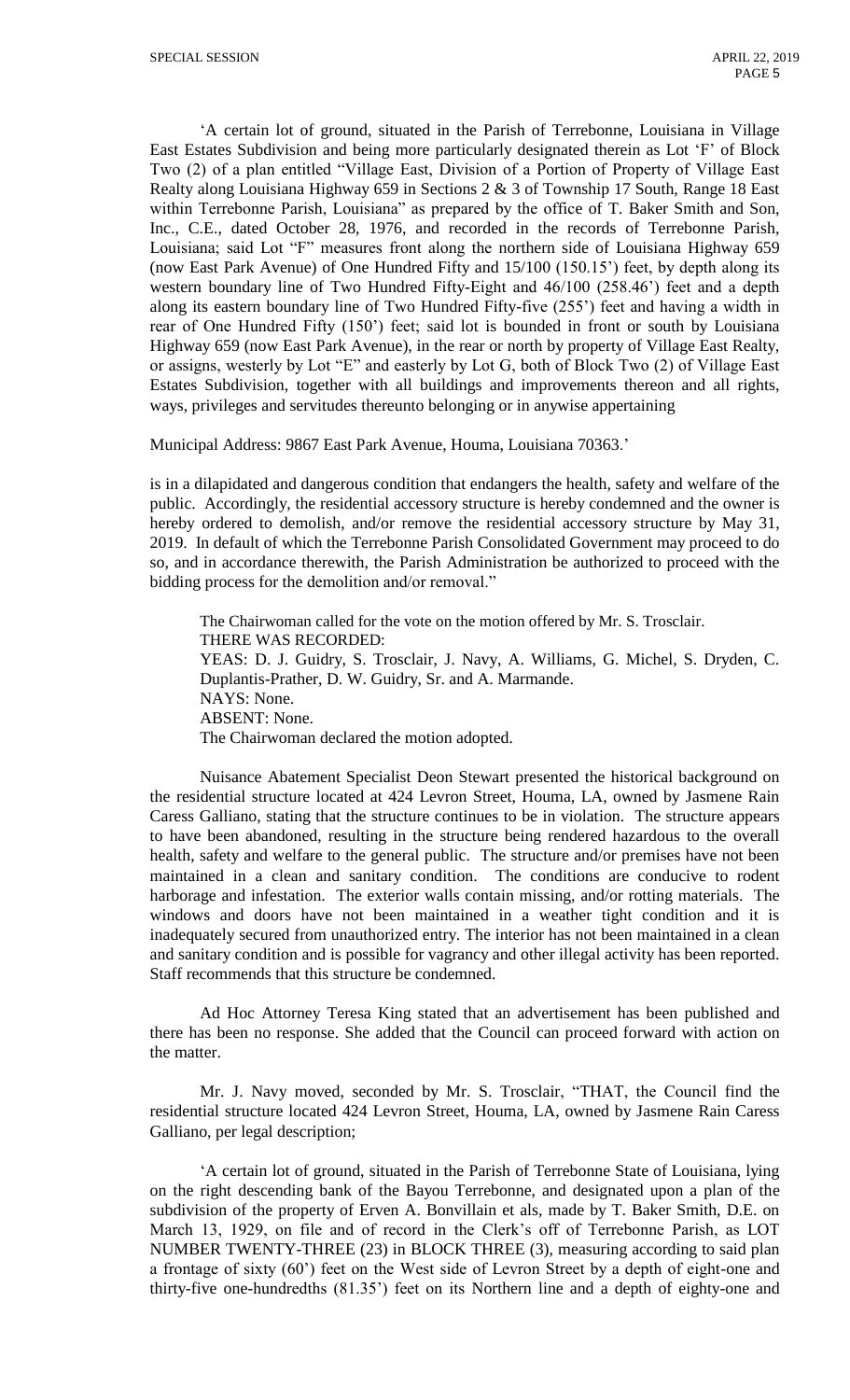three tenths (81.3') feet on its Southern line; bounded North by Lot No. 22, South by Lot No. 24, West by Lot No. 2 of said Block 3, and on the East by said Levron Street, together with all buildings and improvements thereon and all the rights, ways privileges, servitudes and appurtenances thereunto belonging or in anywise appertaining

Municipal address: 424 Levron Street, Houma, LA 70360.'

is in a dilapidated and dangerous condition that endangers the health, safety and welfare of the public. Accordingly, the residential structure is hereby condemned and the owner is hereby ordered to demolish, and/or remove the residential structure by May 31, 2019. In default of which the Terrebonne Parish Consolidated Government may proceed to do so, and in accordance therewith, the Parish Administration be authorized to proceed with the bidding process for the demolition and/or removal."

The Chairwoman called for the vote on the motion offered by Mr. J. Navy. THERE WAS RECORDED: YEAS: D. J. Guidry, S. Trosclair, J. Navy, A. Williams, G. Michel, S. Dryden, C. Duplantis-Prather, D. W. Guidry, Sr. and A. Marmande. NAYS: None. ABSENT: None. The Chairwoman declared the motion adopted.

Nuisance Abatement Specialist Deon Stewart presented the historical background on the residential structure located at 274 Grande Street, Houma, LA, owned by Evelyn Sonier Eschete, stating that the structure continues to be in violation. The structure appears to have been abandoned, resulting in the structure being rendered hazardous to the overall health, safety and welfare to the general public. The structure and/or premises have not been maintained in a clean and sanitary condition. The conditions are conducive to rodent harborage and infestation. The exterior walls contain missing, and/or rotting materials. The windows and doors have not been maintained in a weather tight condition and the interior has not been maintained in a clean and sanitary condition. Staff recommends that this structure be condemned.

Ad Hoc Attorney Teresa King stated that an advertisement has been published to which there was no response; stating that the Council can proceed forward.

Mr. D. J. Guidry moved, seconded by Mr. S. Dryden, "THAT, the Council find the residential structure located 274 Grande Street, Houma, LA, owned by Evelyn Sonier Eschete, per legal description:

'A CERTAINLOT OF GROUND, situated in the Parish of Terrebonne, State of Louisiana, located in Section 105, township 17 South, Range 17 East and designated as Lot Seven (7) in Block Four (4) of the Josephine Subdivision, made by T. Baker Smith, C.E., dated April 21, 1948, and recorded in COB 163, folio 559, Terrebonne Parish; said lot having a front of 250.42 feet on the South side of Grande Street, and being bounded on the east by Drainage Canal; South by property now or formerly of G.S. Harmount, West by Lot 6 of Block 4, belonging to Allen LeBouef or assigns and North by Grande Street; together with all the buildings and improvements thereon and all rights, ways, privileges, servitudes and appurtenances thereunto belonging or in anywise appertaining.

### LESS AND EXCEPT:

A CERTAIN PARCEL OF GROUND, situated in Section 105, T 17 S, R 17 E, Parish of Terrebonne, Louisiana, which said parcel of ground has a frontage of 60 feet on the eastern side of Grande Street, by depth thereto appertaining, same being the northern-most 60 feet front on Grand Street of Lot No. 7 of Block 4 of Josephine Subdivision, as per plan thereof made by T. Baker Smith, C.E., dated April 21, 1948, and filed of record in the Clerk's Office of the Parish of Terrebonne, Louisiana; said parcel of ground being bounded westerly by Grande Street, easterly by property now or formerly of George Harmount, and southerly by the remainder of Lot 7 of said Block 4, all as is shown and designated on a plan entitled "Pumping Station Site located in the Northwest corner of Lot 7, Block 4 of Josephine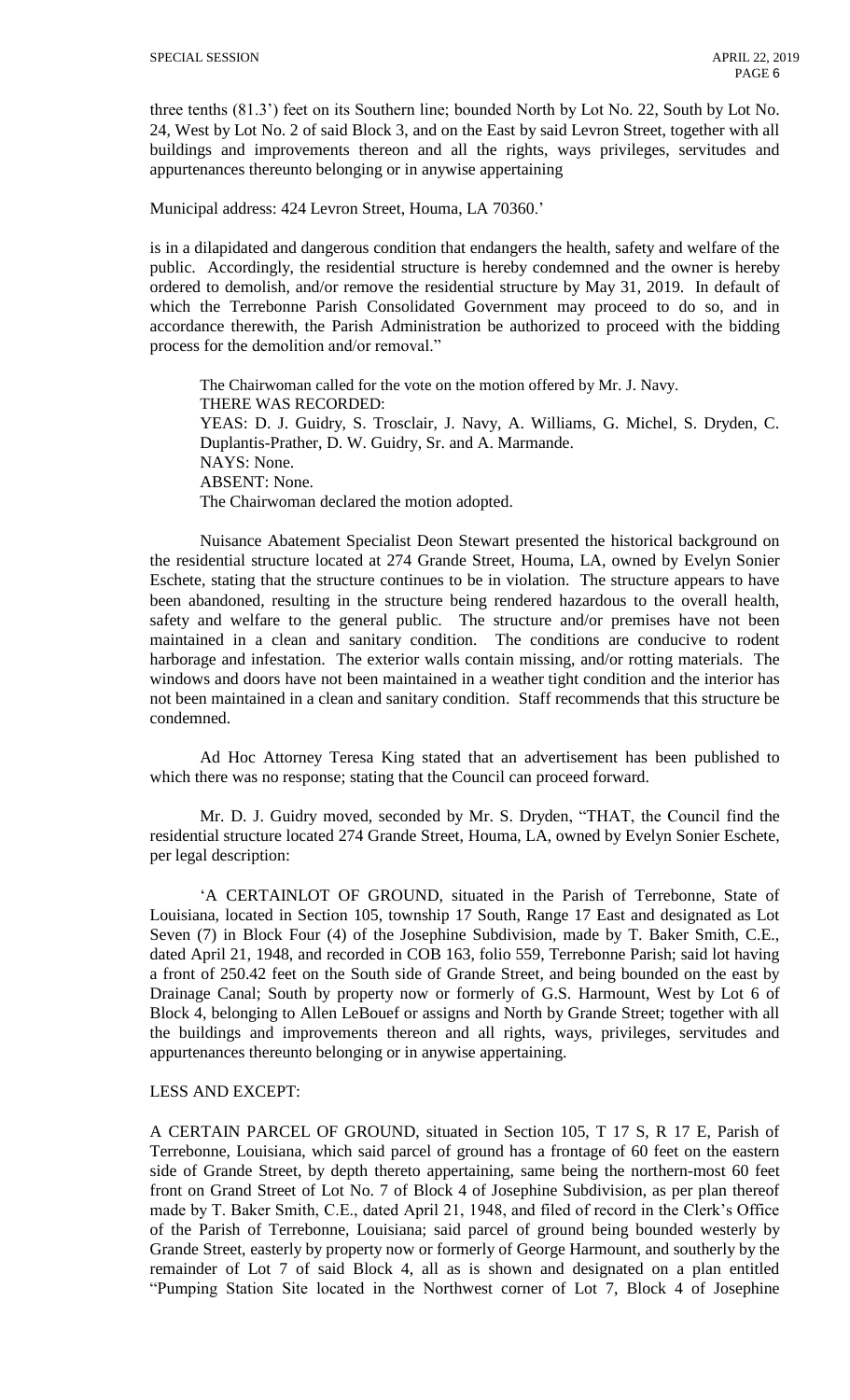Subdivision," prepared by DeFraites Associates, Consulting Engineers, under date of September 14, 1961.'

is in a dilapidated and dangerous condition that endangers the health, safety and welfare of the public. Accordingly, the residential structure is hereby condemned and the owner is hereby ordered to demolish, and/or remove the residential structure by May 31, 2019. In default of which the Terrebonne Parish Consolidated Government may proceed to do so, and in accordance therewith, the Parish Administration be authorized to proceed with the bidding process for the demolition and/or removal."

The Chairwoman called for the vote on the motion offered by Mr. D. J. Guidry. THERE WAS RECORDED: YEAS: D. J. Guidry, S. Trosclair, J. Navy, A. Williams, G. Michel, S. Dryden, C. Duplantis-Prather, D. W. Guidry, Sr. and A. Marmande. NAYS: None. ABSENT: None. The Chairwoman declared the motion adopted.

Nuisance Abatement Specialist Deon Stewart presented the historical background on the residential structure located at 201 Bellaire Drive, Houma, LA, owned by Otis and the (Estate) of Dorothy Dupre, stating that the structure continues to be in violation. The structure appears to have been abandoned, resulting in the structure being rendered hazardous to the overall health, safety and welfare to the general public. The structure and/or premises have not been maintained in a clean and sanitary condition. The exterior property contains grass and weeds in excess of 12 inches and the conditions are conducive to rodent harborage and infestation. The exterior walls contain missing, and/or rotting materials. The windows and doors have not been maintained in a weather tight condition and the interior has not been maintained in a clean and sanitary condition. Staff recommends that this structure be condemned.

Mr. Robert Dupre, an heir to the property located at 201 Bellaire Drive, explained that he is the only heir left to this property and because of his disability he has to complete work on the property a little at a time. He asked for additional time to continue working on the structure.

Mr. G. Michel moved, seconded by Mr. D. J. Guidry, "THAT, the Council continue, until July 22, 2019, at 5:30 p.m., the condemnation proceedings on the residential structure located 201 Bellaire Drive, Houma, LA, owned by Otis and the Estate of Dorothy Dupre."

The Chairwoman called for the vote on the motion offered by Mr. G. Michel. THERE WAS RECORDED: YEAS: D. J. Guidry, S. Trosclair, J. Navy, A. Williams, G. Michel, S. Dryden, C. Duplantis-Prather, D. W. Guidry, Sr. and A. Marmande. NAYS: None. ABSENT: None. The Chairwoman declared the motion adopted.

Nuisance Abatement Specialist Deon Stewart presented the historical background on the residential structure located at 305 McKinley Street, Houma, LA, owned by Lessia Anderson Brown, c/o Daisy Anderson, stating that the structure continues to be in violation. The structure appears to have been abandoned, resulting in the structure being rendered hazardous to the overall health, safety and welfare to the general public. The structure and/or premises have not been maintained in a clean and sanitary condition. The roof and flashing has not been maintained in a sound, tight condition that would prevent the admittance of rain and/or dampness. The interior has not been maintained in a clean and sanitary condition. Staff recommends that this structure be condemned.

Mr. D. J. Guidry moved, seconded by Mr. S. Trosclair, "THAT, the Council find the residential structure located 305 McKinley Street, Houma, LA, owned by, Lessia Anderson Brown, c/o Daisy Anderson, per legal description: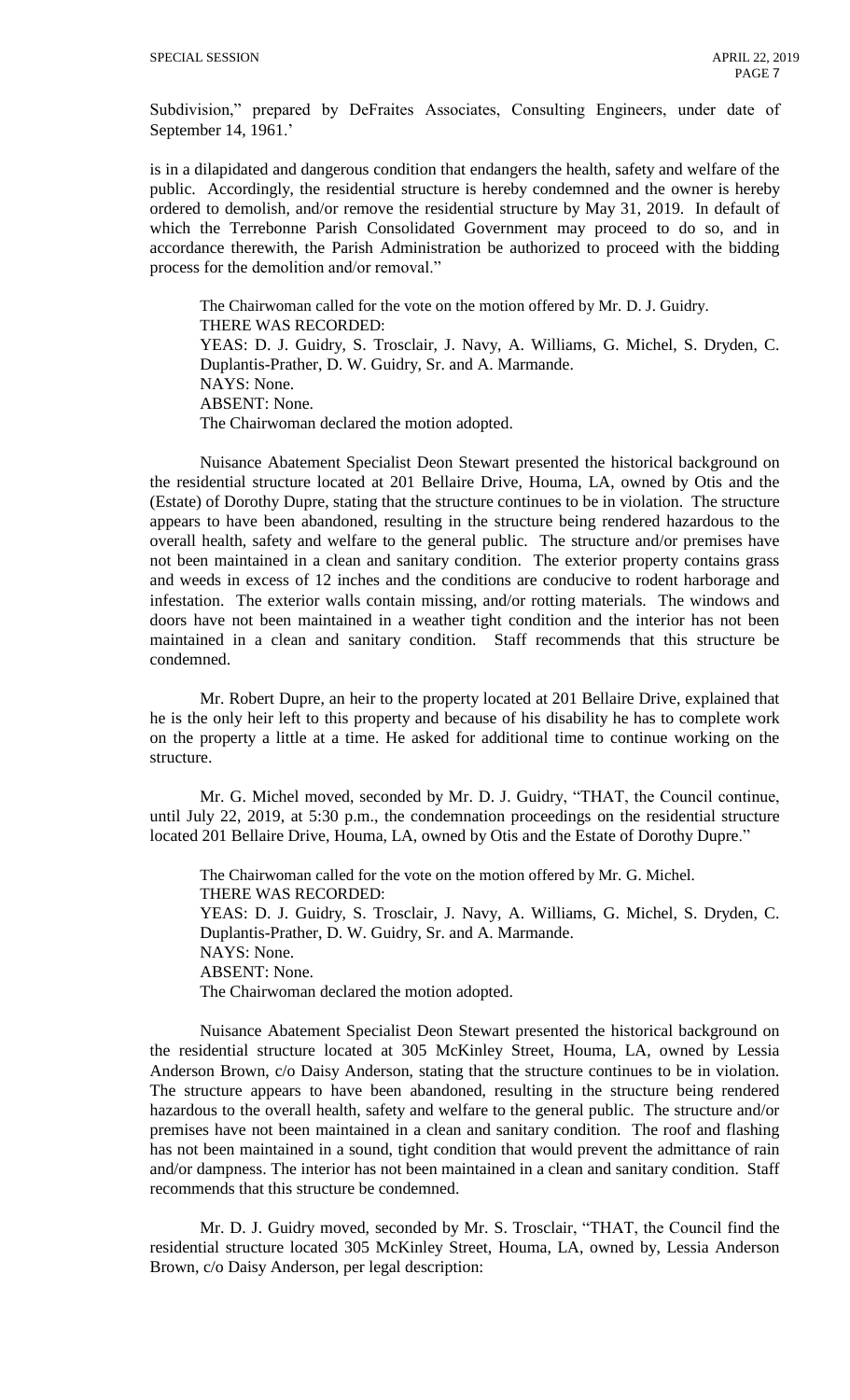'One certain parcel of real estate situated in the City of Houma on the left descending bank of Bayou Terrebonne (but not facing thereon), measuring a front of Fifty (50') feet on the West side of McKinley Street by depth between parallel lines of One hundred eighteen (118') feet; designated on a Plan of Bonvillain Subdivision in the possession of Arthur A. Bonvillain, now or formerly, as a portion of LOT NO. TWENTY-SIX (26) and a portion of LOT NO. TWENTY-SEVEN (27); bounded on the North by that portion of Lot No. 27 herein above allocated to Augustus A. Anderson, on the East by McKinley Street, and on the South by that remaining portion of Lot No. 26 which Eddie Anderson sold to Murphy Pitre on August 2, 1954, by act of sale recorded in COB 210, folio 598, Entry No. 133454, Terrebonne Parish, Louisiana; together with all building and improvements and all rights, ways, privileges, and servitudes thereunto belonging to or anywise appertaining.'

is in a dilapidated and dangerous condition that endangers the health, safety and welfare of the public. Accordingly, the residential structure is hereby condemned and the owner is hereby ordered to demolish, and/or remove the residential structure by May 31, 2019. In default of which the Terrebonne Parish Consolidated Government may proceed to do so, and in accordance therewith, the Parish Administration be authorized to proceed with the bidding process for the demolition and/or removal."

The Chairwoman called for the vote on the motion offered by Mr. D. J. Guidry. THERE WAS RECORDED: YEAS: D. J. Guidry, S. Trosclair, J. Navy, A. Williams, G. Michel, S. Dryden, C. Duplantis-Prather, D. W. Guidry, Sr. and A. Marmande. NAYS: None. ABSENT: None. The Chairwoman declared the motion adopted.

Mr. S. Dryden moved, seconded by Mr. S. Trosclair, "THAT, the Council continue, until July 22, 2019, at 5:30 p.m., the condemnation proceedings on the residential mobile home structure located 314 Marietta Place, Gray, LA, owned by Huey P. Simon, Jr., due to service to owner being insufficient."

The Chairwoman called for the vote on the motion offered by Mr. S. Dryden. THERE WAS RECORDED: YEAS: D. J. Guidry, S. Trosclair, J. Navy, A. Williams, G. Michel, S. Dryden, C. Duplantis-Prather, D. W. Guidry, Sr. and A. Marmande. NAYS: None. ABSENT: None. The Chairwoman declared the motion adopted.

Nuisance Abatement Specialist Deon Stewart presented the historical background on the residential mobile home structure located at 2614 Daniel Turner Trailer Court, Houma, LA, owned by Daniel Turner Trailer Court, LLC, stating that the structure continues to be in violation. The structure appears to have been abandoned, resulting in the structure being rendered hazardous to the overall health, safety and welfare to the general public. The structure and/or premises have not been maintained in a clean and sanitary condition. The exterior of the property contains grass and weeds in excess of 12 inches and the conditions are conducive to rodent harborage and infestation. The exterior walls contain missing and/or rotting materials and the windows and doors have not been maintained in a weather tight condition. The structure is inadequately secured from unauthorized entry. The interior has not been maintained in a clean and sanitary condition. A Residential Renovation Permit No. 2019-85496 has been obtained. Staff recommends that this matter be continued until the next scheduled hearing of October 21, 2019.

Mr. J. Navy moved, seconded by Mr. D. J. Guidry, "THAT, the Council continue, until October 21, 2019, at 5:30 p.m., the condemnation proceedings on the residential mobile home structure located 2614 Daniel Turner Trailer Court, Houma, LA, owned by Daniel Turner Trailer Court, LLC."

The Chairwoman called for the vote on the motion offered by Mr. J. Navy. THERE WAS RECORDED: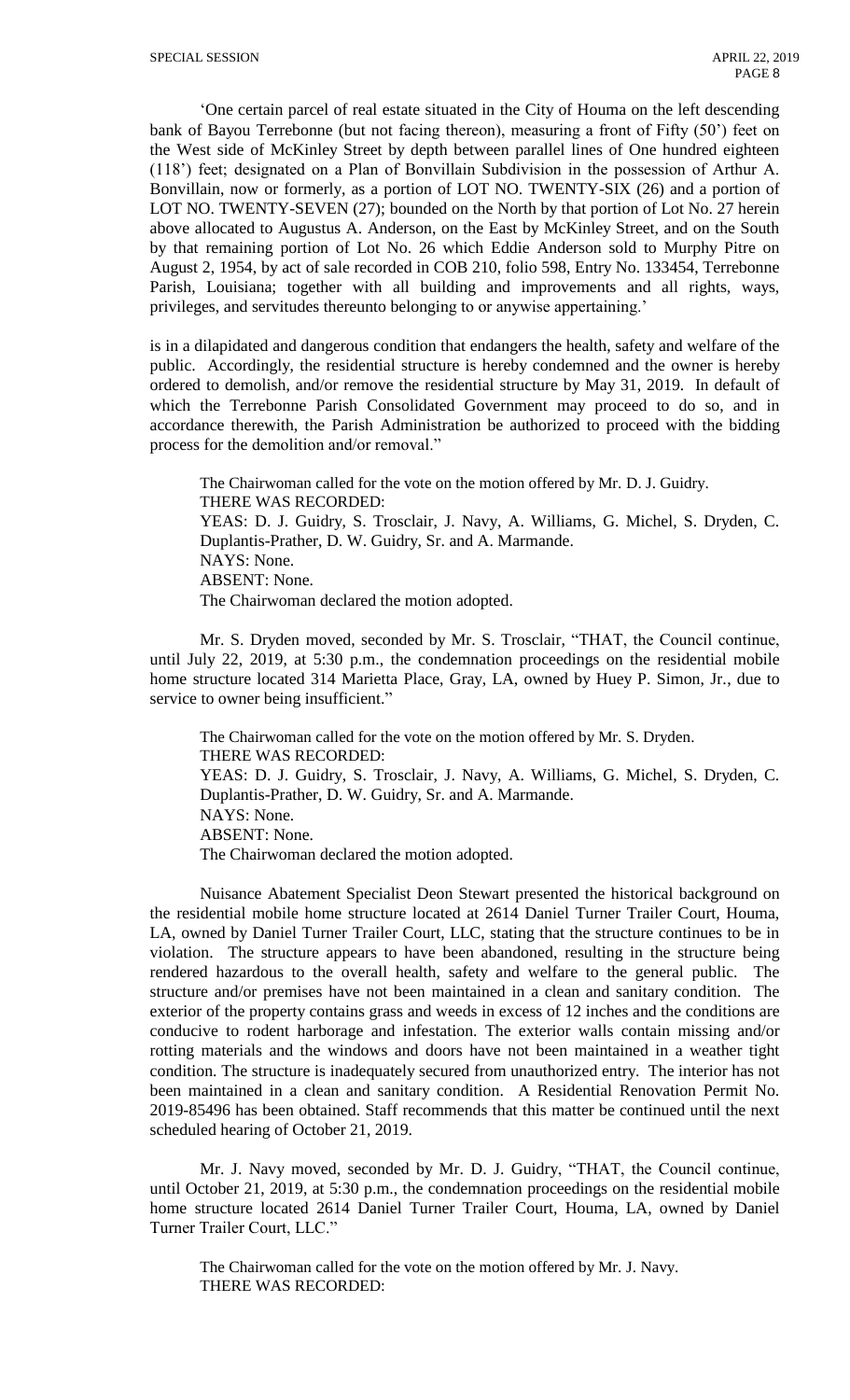YEAS: D. J. Guidry, S. Trosclair, J. Navy, A. Williams, G. Michel, S. Dryden, C. Duplantis-Prather, D. W. Guidry, Sr. and A. Marmande. NAYS: None. ABSENT: None. The Chairwoman declared the motion adopted.

Nuisance Abatement Specialist Deon Stewart presented the historical background on the residential mobile home structure located at 2650 Daniel Turner Trailer Court, Houma, LA, owned by Daniel Turner Trailer Court, LLC, stating that the structure continues to be in violation. The structure appears to have been abandoned, resulting in the structure being rendered hazardous to the overall health, safety and welfare to the general public. The structure and/or premises have not been maintained in a clean and sanitary condition. The exterior walls contain missing and/or rotting materials and the windows and doors have not been maintained in a weather tight condition. The structure is inadequately secured from unauthorized entry. A Residential Renovation Permit No. 2019-85487 has been obtained. Staff recommends that this matter be continued until the next scheduled hearing of October 21, 2019.

Mr. J. Navy moved, seconded by Mr. D. J. Guidry, "THAT, the Council continue, until October 21, 2019, at 5:30 p.m., the condemnation proceedings on the residential mobile home structure located 2650 Daniel Turner Trailer Court, Houma, LA, owned by Daniel Turner Court, LLC."

The Chairwoman called for the vote on the motion offered by Mr. J. Navy. THERE WAS RECORDED: YEAS: D. J. Guidry, S. Trosclair, J. Navy, A. Williams, G. Michel, S. Dryden, C. Duplantis-Prather, D. W. Guidry, Sr. and A. Marmande. NAYS: None. ABSENT: None. The Chairwoman declared the motion adopted.

Mr. S. Trosclair moved, seconded by Mr. S. Dryden, "THAT, the Council close the condemnation file on the residential mobile home structure located 208 B Donovan Road, Houma, LA, owned by Cuong Van Cao due the structure being occupied and all utilities connected."

The Chairwoman called for the vote on the motion offered by Mr. S. Trosclair. THERE WAS RECORDED: YEAS: D. J. Guidry, S. Trosclair, J. Navy, A. Williams, G. Michel, S. Dryden, C. Duplantis-Prather, D. W. Guidry, Sr. and A. Marmande. NAYS: None. ABSENT: None. The Chairwoman declared the motion adopted.

(The power point presentation given by Administration, which contains the background and history of each property, photographs of the subject structures, and Administration's recommendations, have been made a part of the official record of these proceedings, a hard copy of which is to be maintained in the office of the Planning Department.)

Mr. S. Trosclair moved, seconded by Mr. A. Marmande, "THAT, there being no further business to come before the Council, the meeting be adjourned."

The Chairwoman called for the vote on the motion offered by Mr. S. Trosclair. THERE WAS RECORDED:

YEAS: D. J. Guidry, S. Trosclair, J. Navy, A. Williams, G. Michel, S. Dryden, C. Duplantis-Prather, D. W. Guidry, Sr. and A. Marmande. NAYS: None.

ABSENT: None.

The Chairwoman declared the motion adopted and the meeting adjourned at 5:41p.m.